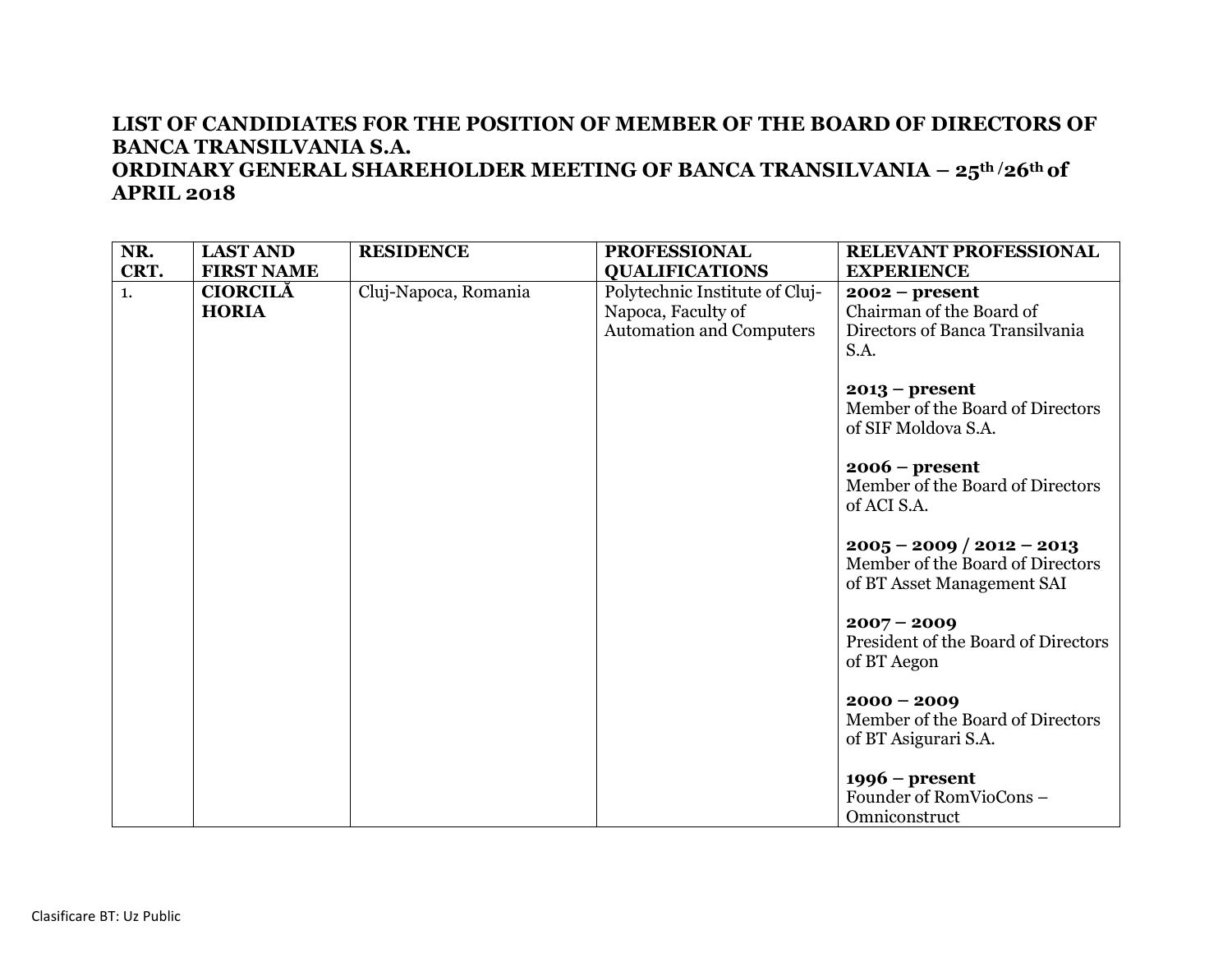|    |                                     |                    |                                                                   | $1995 - 1996 - 2006$                                                 |
|----|-------------------------------------|--------------------|-------------------------------------------------------------------|----------------------------------------------------------------------|
|    |                                     |                    |                                                                   | Founder of the group of companies<br><b>MAESTRO INDUSTRIES</b>       |
|    |                                     |                    |                                                                   |                                                                      |
|    |                                     |                    |                                                                   | $1994 - 2002$                                                        |
|    |                                     |                    |                                                                   | Founder of Banca Transilvania                                        |
|    |                                     |                    |                                                                   | and member in its Board of<br><b>Directors</b>                       |
|    |                                     |                    |                                                                   |                                                                      |
|    |                                     |                    |                                                                   | $1993 - 2005$                                                        |
|    |                                     |                    |                                                                   | Founder, director and manager of<br>the group of cable communication |
|    |                                     |                    |                                                                   | companies ASTRAL TV, STORM                                           |
|    |                                     |                    |                                                                   | TV, which became ASTRAL                                              |
|    |                                     |                    |                                                                   | TELECOM in 2000                                                      |
|    |                                     |                    |                                                                   | $1990 - 1993$                                                        |
|    |                                     |                    |                                                                   | Manager of the company Comitra                                       |
|    |                                     |                    |                                                                   | S.A.                                                                 |
| 2. | <b>LIONACHESCU</b><br><b>COSTEL</b> | Bucharest, Romania | <b>Graduate of Executive Master</b><br>of Business Administration | $2016$ – present<br>Member of the Board of Directors                 |
|    |                                     |                    | <b>ASEBUSS</b>                                                    | of Banca Transilvania S.A.                                           |
|    |                                     |                    | Washington University,                                            |                                                                      |
|    |                                     |                    | Seattle, USA, in cooperation                                      | May 2016 - October 2016                                              |
|    |                                     |                    | with the Bucharest University                                     | One United Properties S.A.                                           |
|    |                                     |                    | of Economic Studies                                               | Chairman of the Board of                                             |
|    |                                     |                    |                                                                   | <b>Directors</b>                                                     |
|    |                                     |                    | The Faculty of Electronics<br>and Telecommunications              | Non-executive Chairman of the                                        |
|    |                                     |                    | within the Technical                                              | BoD One United Properties S.A,                                       |
|    |                                     |                    | University of Bucharest                                           | specialized in luxury residential                                    |
|    |                                     |                    | Graduate, Engineer Diploma                                        | projects.                                                            |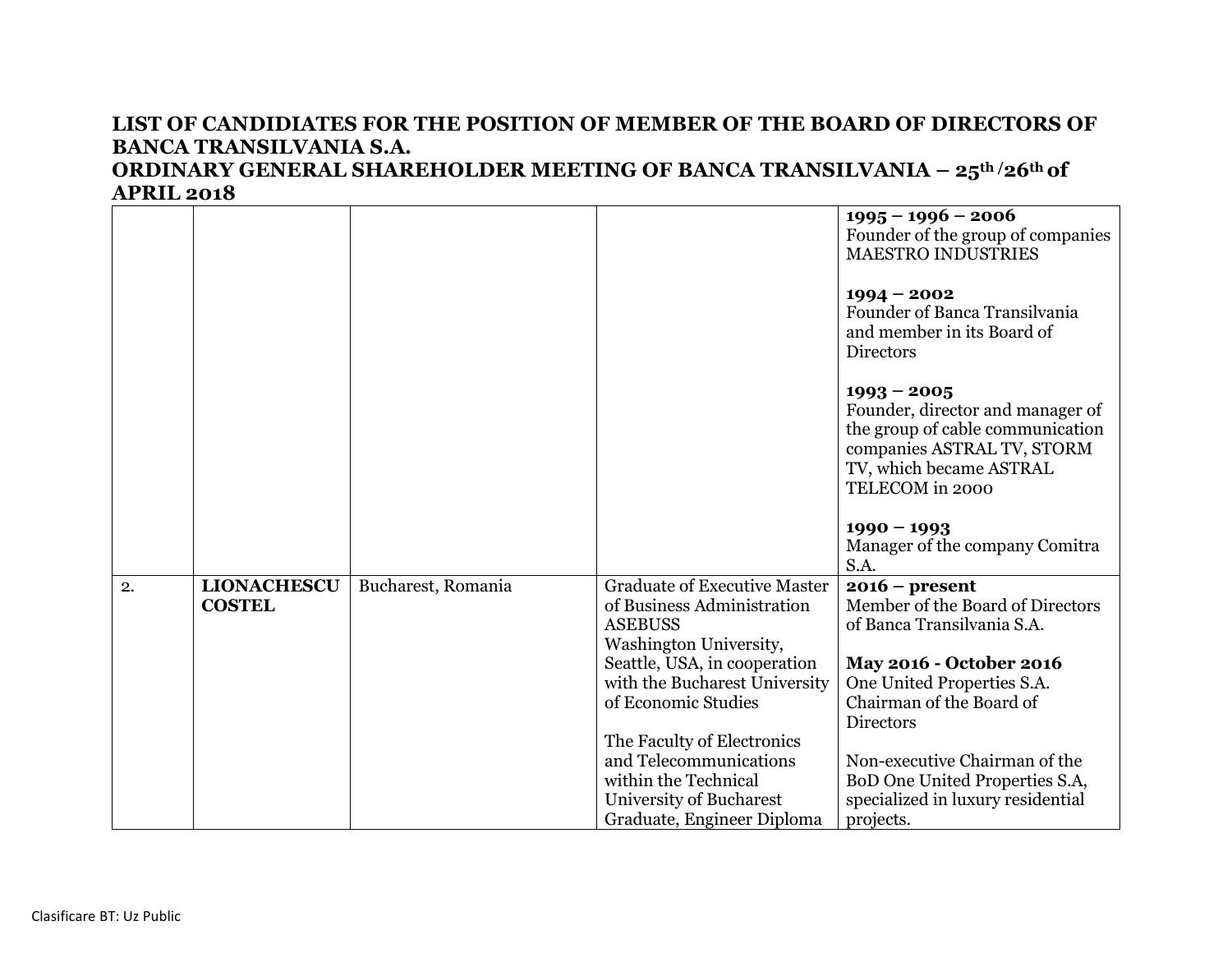|  |  | <b>January 2006 - March 2016</b><br>Capital Partners S.R.L. -<br>Chairman - Founding Member and                                                          |
|--|--|----------------------------------------------------------------------------------------------------------------------------------------------------------|
|  |  | <b>Main Partner</b>                                                                                                                                      |
|  |  | <b>August 2003 - December</b><br>2005                                                                                                                    |
|  |  | Bancpost S.A.<br>Deputy CEO                                                                                                                              |
|  |  | February 1997 - July 2003<br>Citibank N.A., Romania<br>Senior Relationship Manager /<br>Vice-Chairman / Head of the Local<br><b>Companies Department</b> |
|  |  | <b>July 1995 - February 1997</b><br>ING Bank, Romania<br>Corporate Relationship Manager                                                                  |
|  |  | October 1992 - June 1995<br>Capital Magazine<br>Founding member and Deputy<br><b>Chief Editor</b>                                                        |
|  |  | March 1990 - October 1992<br><b>Tineretul Liber Daily Newspaper</b><br>Deputy Chief Editor                                                               |
|  |  | September 1988 - March 1990<br>Electroarges, Curtea de Arges,<br>Romania                                                                                 |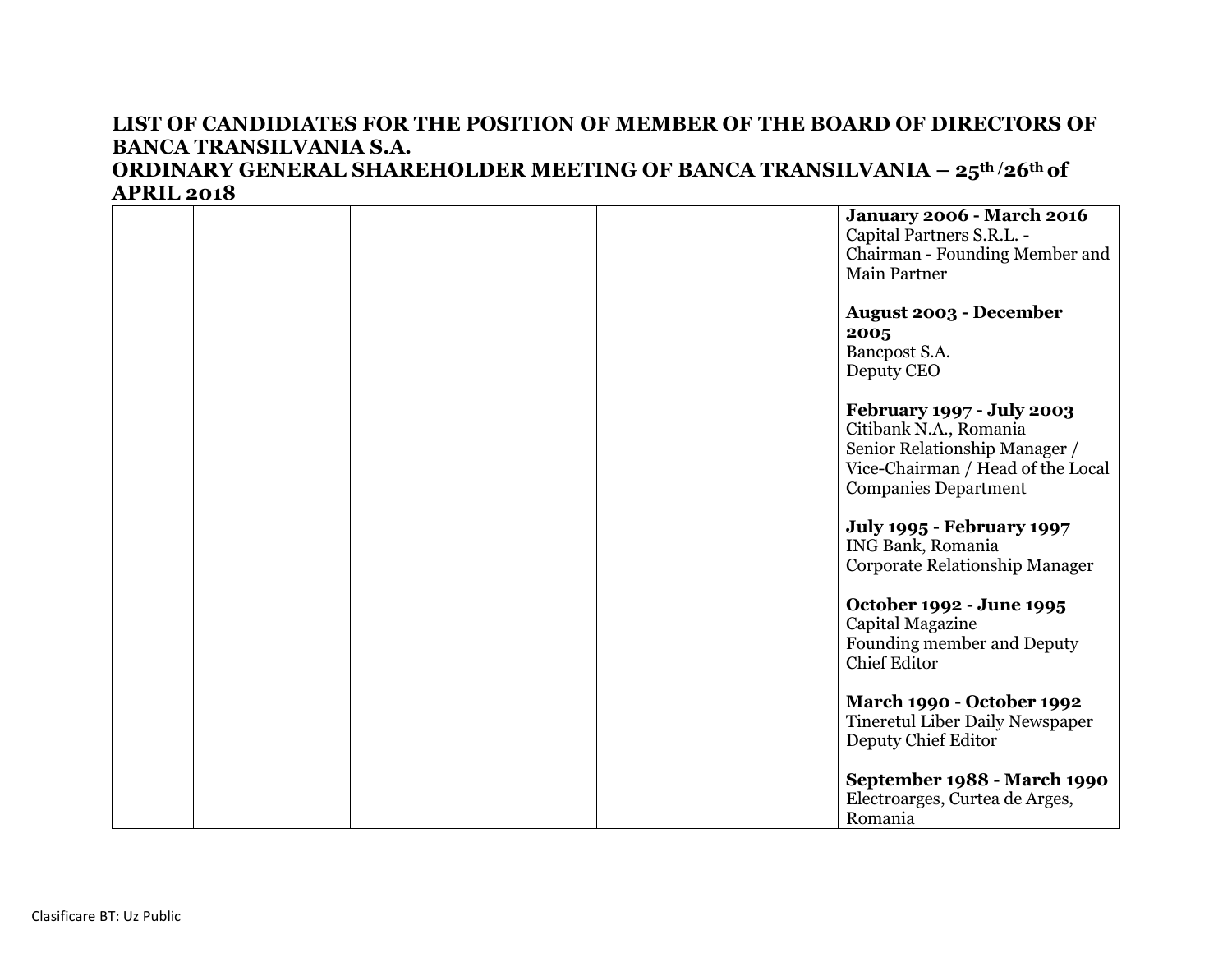|    |                                |                |                                                                                                                                                                                                                                                                                                       | <b>System Engineer</b>                                                                                                                                                                                                                                                                                                                                                                                                                                                                                                                                                     |
|----|--------------------------------|----------------|-------------------------------------------------------------------------------------------------------------------------------------------------------------------------------------------------------------------------------------------------------------------------------------------------------|----------------------------------------------------------------------------------------------------------------------------------------------------------------------------------------------------------------------------------------------------------------------------------------------------------------------------------------------------------------------------------------------------------------------------------------------------------------------------------------------------------------------------------------------------------------------------|
| 3. | <b>CEOCEA</b><br><b>COSTEL</b> | Bacau, Romania | Economist, specialized in<br>industry, construction and<br>transportantion -<br>"Alexandru Ioan Cuza"<br>University, Iasi<br>PhD in Industrial<br>Engineering, "Gh. Asachi<br>Technical University" of Iasi<br><b>Master Business</b><br>Administration, "Gh. Asachi<br>Technical University" of Iasi | $2010 - present$<br>Member of the Board of Directors<br>of Banca Transilvania S.A.<br>October 2008 – present<br>SIF Moldova S.A.<br>Chairman of the Board & CEO;<br>administrator<br>$(2005 - 2009, 2009 - 2013, 2013)$<br>$-2017$ mandate)<br>2017 – present mandate -<br>Chairman of the Board<br>$2005 - \omega t$ . 2008<br>SIF Moldova S.A., Vice President -<br>Deputy CEO<br>$2001 - 2005$<br>SIF Moldova S.Amanager of the<br>Managing Committee of SIF<br>Moldova Board<br>1997 - 2001<br>SIF Moldova S.A., Head of<br>Shareholders – Communication<br>Department |
|    |                                |                |                                                                                                                                                                                                                                                                                                       | $1994 - 1997$                                                                                                                                                                                                                                                                                                                                                                                                                                                                                                                                                              |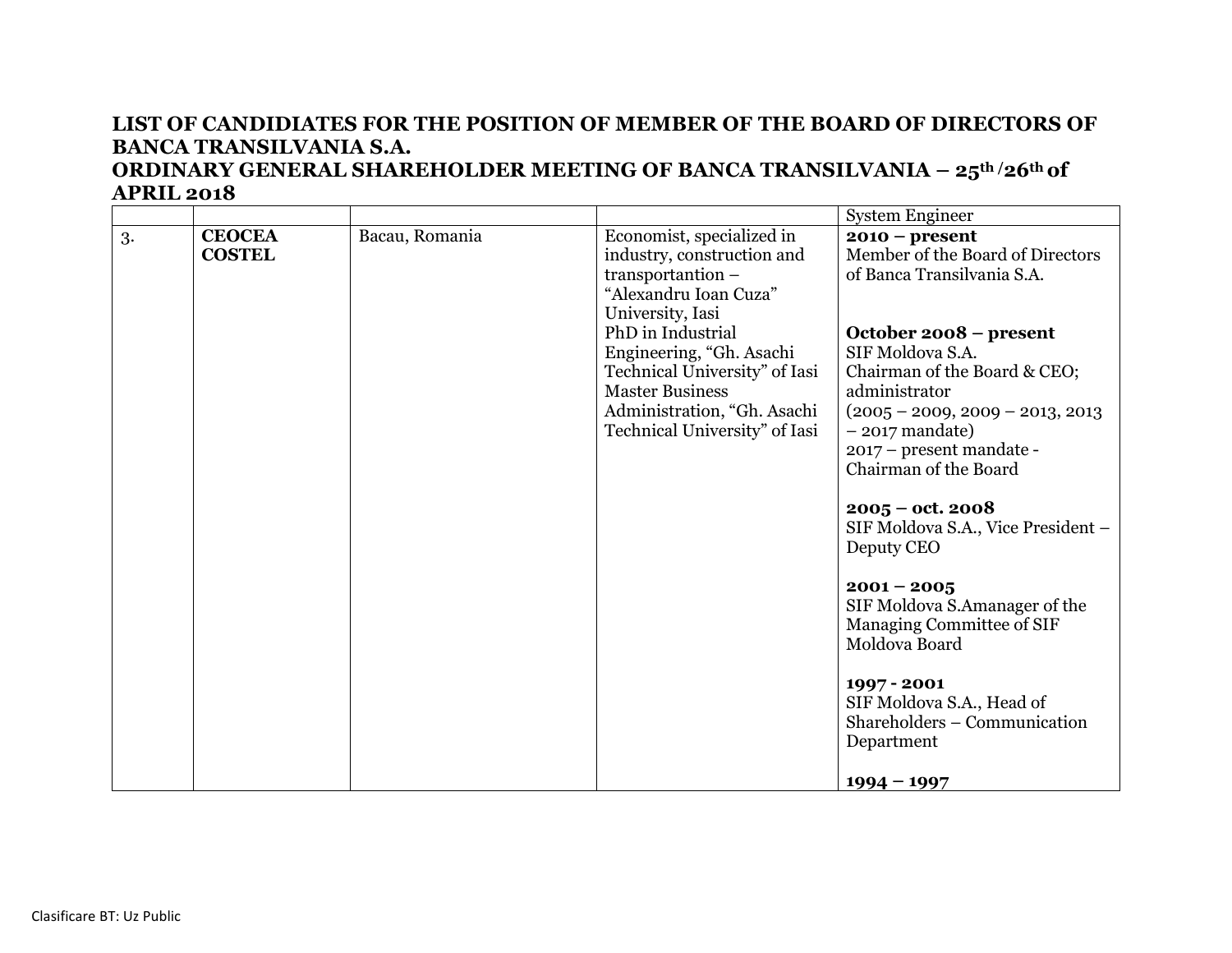#### **APRIL 2018** SIF Moldova S.A., Specialist reviewer at Portofolio Management Department **1992 - 1994** Chamber of Commerce and Industry Bacau, Head of Internal and International Relations Department **1991 - 1992** Chamber of Commerce and Industry Bacau, Specialist reviewer in Internal relations/ approvals for setting up the companies Department **1990 - 1991** IFET/SEPPL, clerk 4. **BORDEA MIRELA ILEANA** Bucharest, Romania Economist, foreign trade Academy of Economic Studies, Bucharest / International Economic Relations Department **2017 – present**  Member of the Board of Directors of Banca Transilvania S.A. **2014 – 2017** Romanian Banking Association– member of the board **2003 – 2017** Finansbank / Credit Europe Bank (Romania) SA IF Vice –president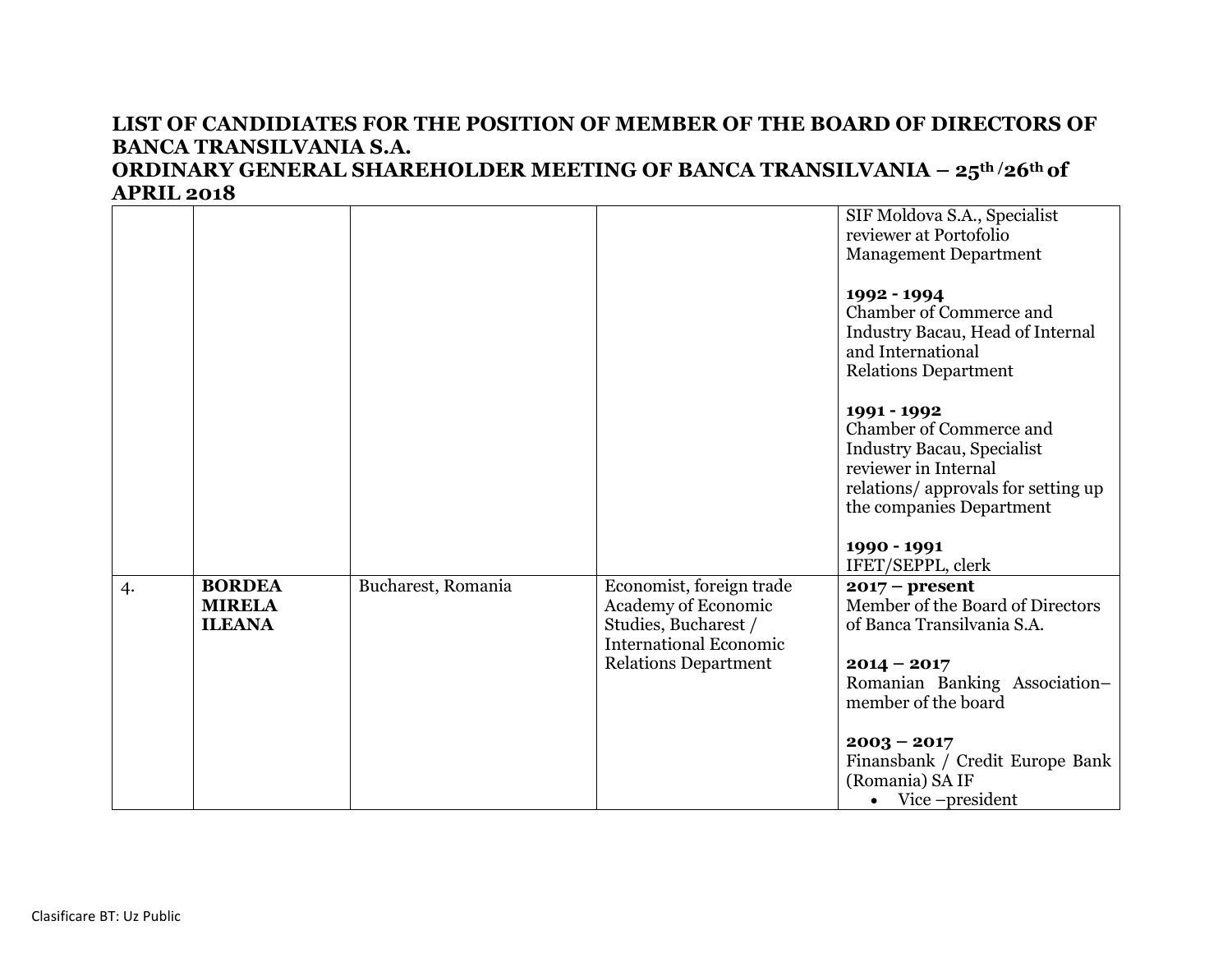|  |  | Member of the Management<br>$\bullet$<br>Committee and of the<br>Credit, HR, IT Security, and<br><b>ALCO</b> Committees<br>Member of the Board of<br><b>Directors</b>                                |
|--|--|------------------------------------------------------------------------------------------------------------------------------------------------------------------------------------------------------|
|  |  | $1998 - 2003$<br>Banca de Credit Industrial și<br>Comercial / Finansbank<br>• Head of Risk Management<br>Loan<br>and<br>Monitoring<br>Department<br>Member of the Credit and<br><b>NPL Committee</b> |
|  |  | 1993 - 1998<br>Banca de Credit Industrial și<br>Comercial – Manager of the Loans<br>Department                                                                                                       |
|  |  | 1992 - 1993<br>SC Comex SRL, Economic Manager                                                                                                                                                        |
|  |  | 1985 - 1991<br>Ministry of Foreign Trade - trade<br>representative – Economic Agency<br><b>Brussels</b>                                                                                              |
|  |  | $1978 - 1985$<br>SARO Factory<br>Târgoviște,<br>$\overline{\phantom{m}}$<br>Romania – economist                                                                                                      |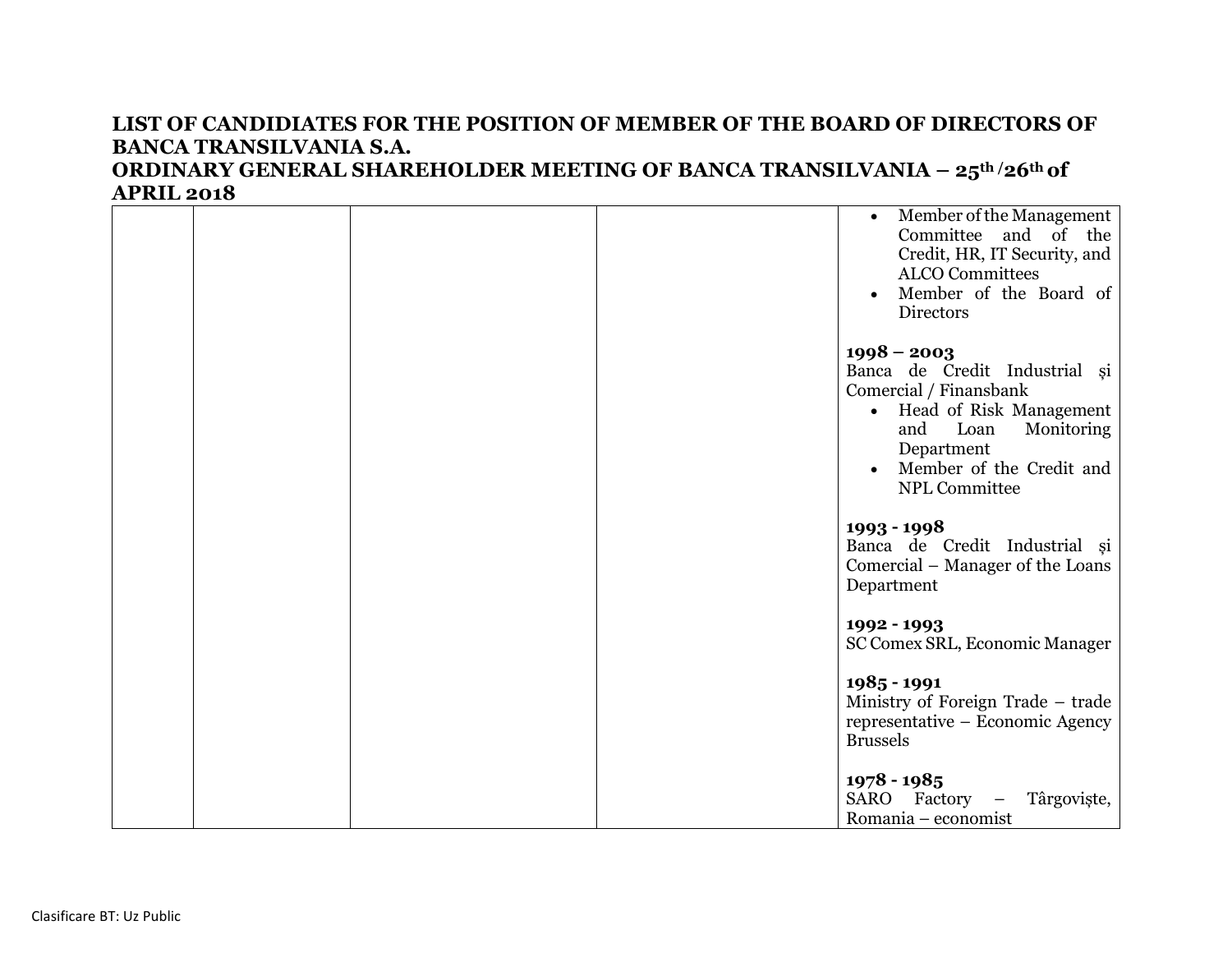| 5. | <b>PUSCAS</b><br><b>VASILE</b> | Cluj-Napoca, Romania | Doctor in History, University<br>of Babes-Bolyai, Cluj Napoca<br><b>Bachelor Degree in History</b><br>and Social Sciences Faculty<br>of History and Philosophy,<br>Babes-Bolyai University, Cluj<br>Napoca | October 2013 – present<br>Member in the Board of Directors<br>of Banca Transilvania<br>December 2009 - 2013<br>Senior Adviser for the Department<br>of European Programs               |
|----|--------------------------------|----------------------|------------------------------------------------------------------------------------------------------------------------------------------------------------------------------------------------------------|----------------------------------------------------------------------------------------------------------------------------------------------------------------------------------------|
|    |                                |                      |                                                                                                                                                                                                            | 2012 - present<br>Professor Department of European<br><b>Studies</b><br>$2011 - present$<br>Ad Personam Jean Monnet Chair,<br>"Babeş-Bolyai" University, Cluj-<br>Napoca               |
|    |                                |                      |                                                                                                                                                                                                            | $1995 - present$<br>Professor, Faculty of History and<br>Philosophy, The Department<br>Contemporary<br>History and International<br>Relations, Babes-Bolyai<br>University, Cluj-Napoca |
|    |                                |                      |                                                                                                                                                                                                            | $2000 - present$<br>PhD Coordinator in International<br>Relations and European Studies,<br>Babes-Bolyai<br>University, Cluj-Napoca<br>2000 - present                                   |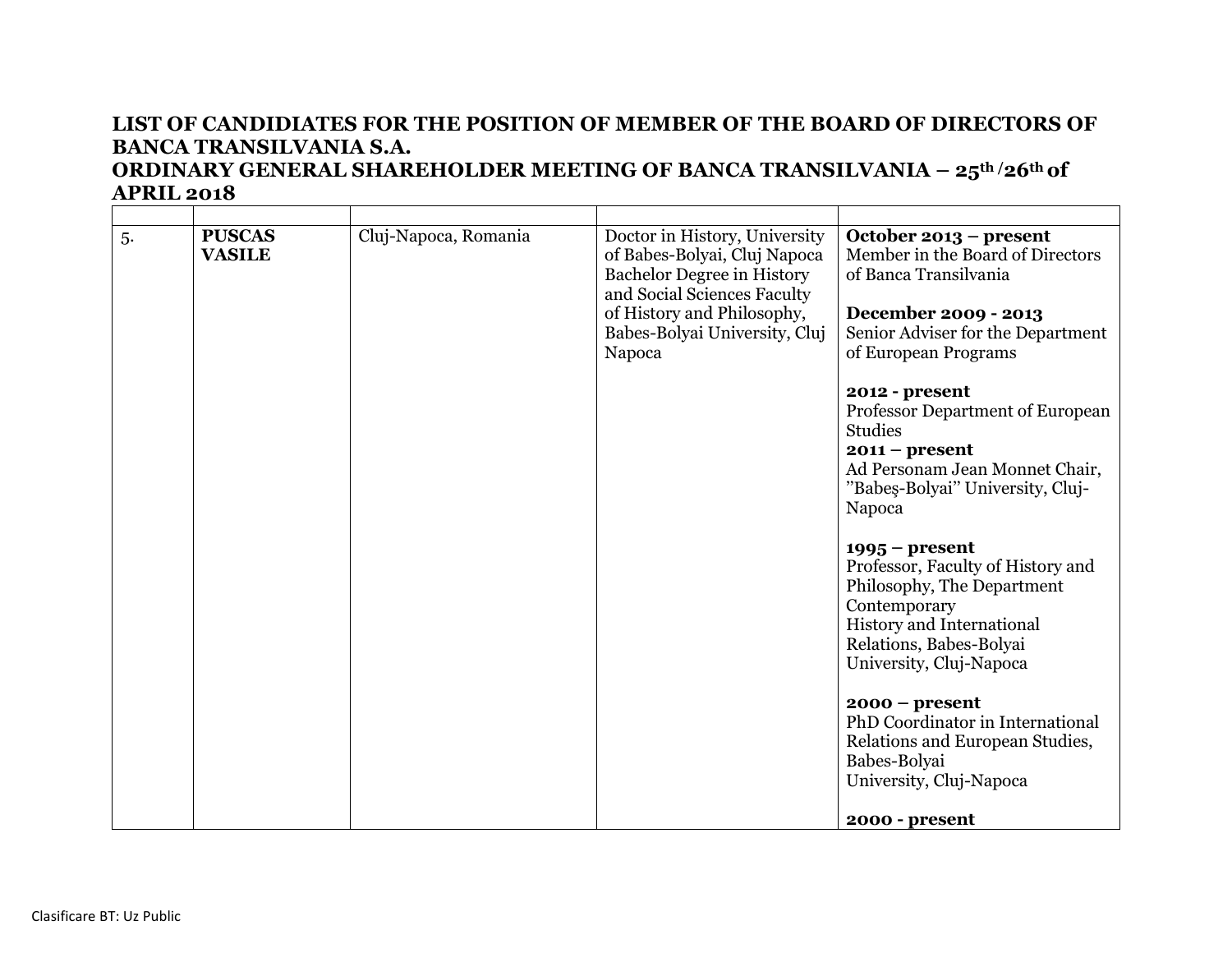|  |  | Associated Professor, PhD           |
|--|--|-------------------------------------|
|  |  | Coordinator in International        |
|  |  | Relations, IUIES - Gorizia/         |
|  |  | <b>Trieste University</b>           |
|  |  | $1999$ – present                    |
|  |  | Director of International Studies,  |
|  |  | Faculty of History and Philosophy,  |
|  |  | Babes-Bolyai                        |
|  |  | University, Cluj-Napoca             |
|  |  | $2002 - present$                    |
|  |  | Member of the National              |
|  |  | Commission for the Certification    |
|  |  | of Titles and Degrees               |
|  |  | (Ministry of Education and          |
|  |  | Research)                           |
|  |  | $2002 - 2009$                       |
|  |  | Principal Scientific Researcher,    |
|  |  | Institute of Political Sciences and |
|  |  | International                       |
|  |  | Relations (ISPRI), Romanian         |
|  |  | Academy, Bucharest                  |
|  |  | $2009$ – present                    |
|  |  | Principal Scientific Researcher     |
|  |  | level I, Institute of History "G.   |
|  |  | Baritiu", ClujNapoca                |
|  |  |                                     |
|  |  | $2002 - 2007$                       |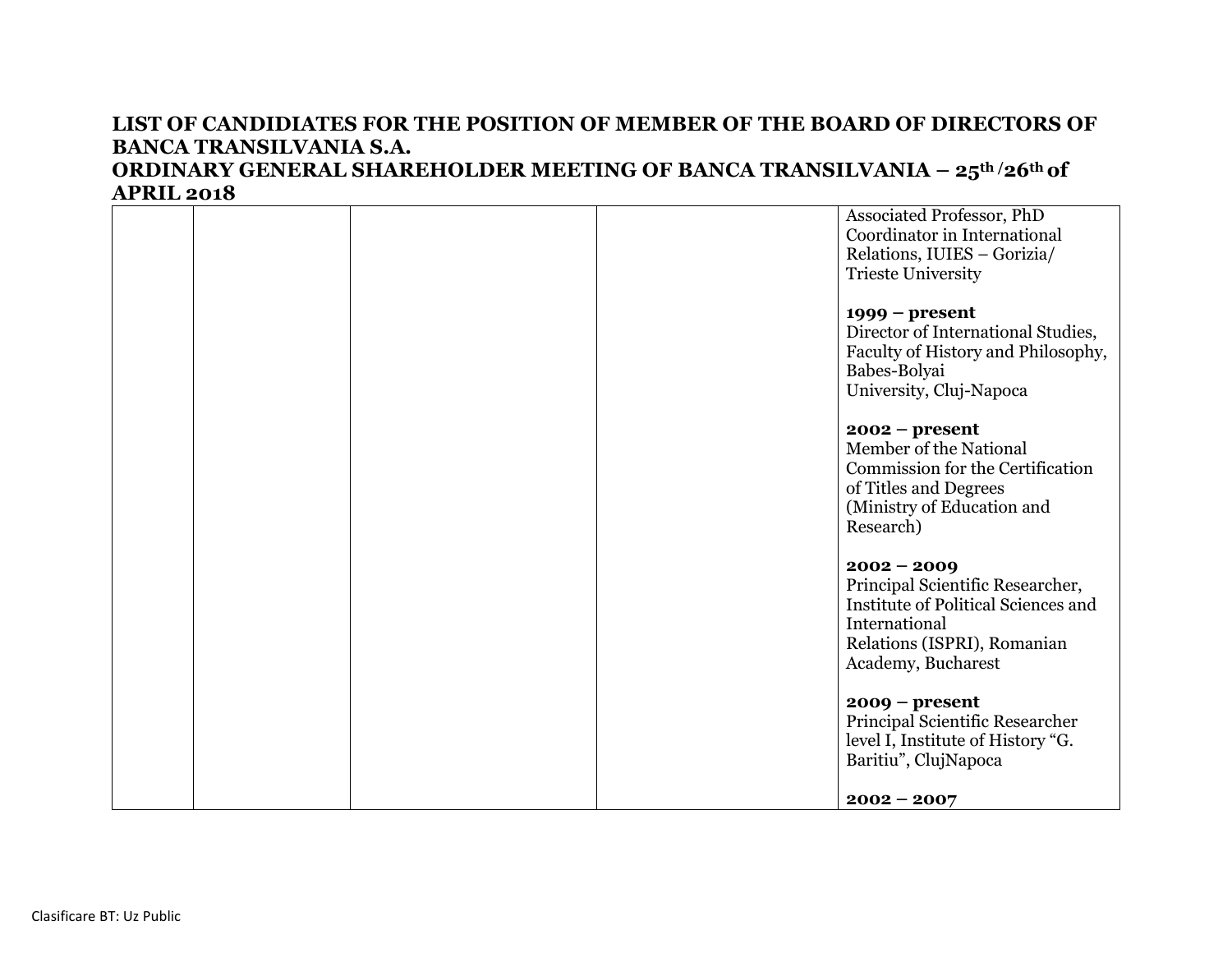#### **APRIL 2018** Director of the Institute for Political Sciences and International Relations, Romanian Academy, Bucharest **1999 – 2000** Director of the Center for Journalism and Communication Training, Cluj-Napoca **1999 – 2000** Director of the Master in Management Program: International Management and European Affairs, Babeş-Bolyai University **1995** Dean, Faculty of Political Sciences and Public Administration, Babeş-Bolyai University, Cluj-Napoca **1993 - 1995** Assistant Professor, The Department of Contemporary History, Babeş-Bolyai University, Cluj-Napoca **1990 – 1993**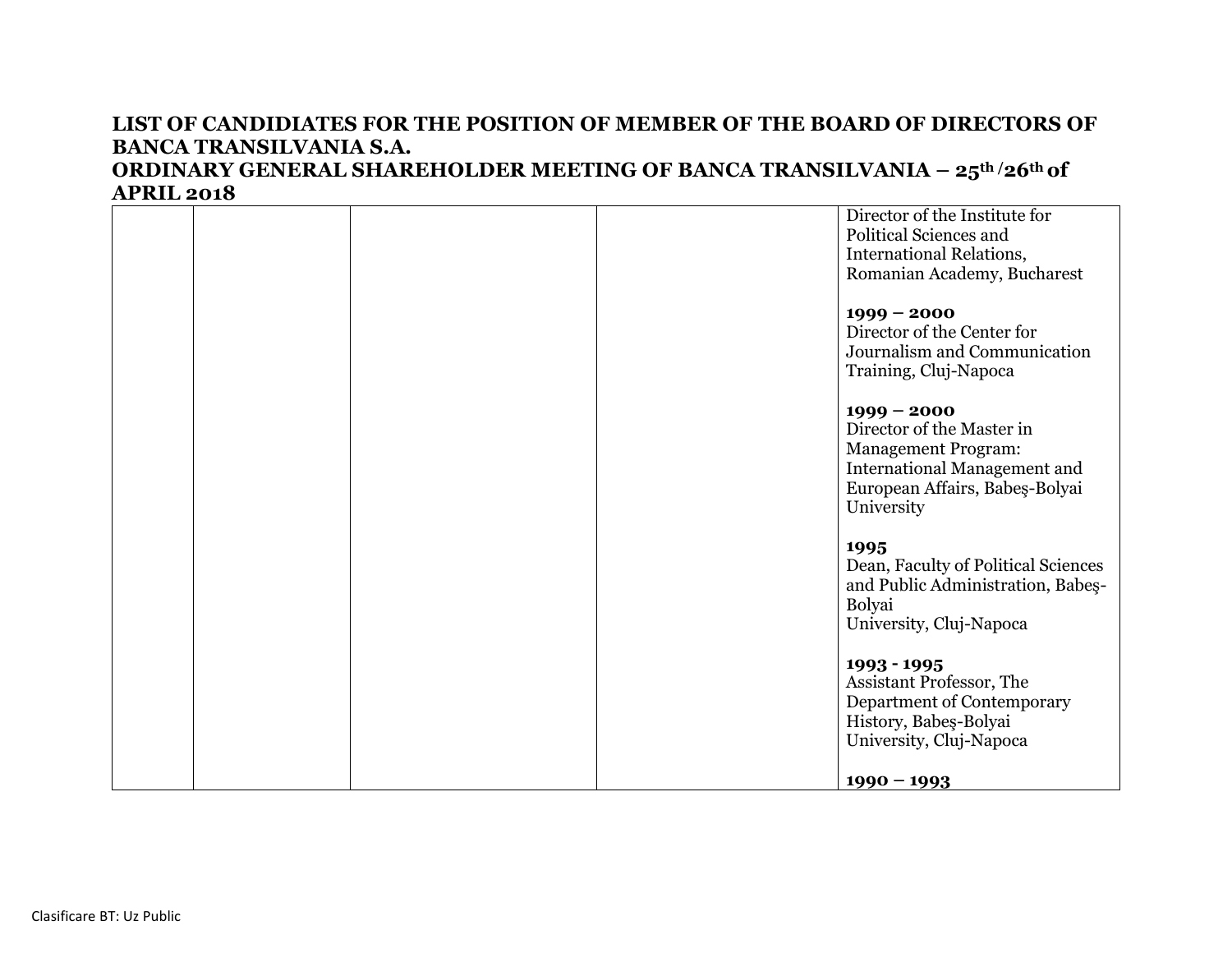#### **APRIL 2018** Lecturer, Department of Contemporary History, Babeş-Bolyai University, ClujNapoca **1990 – 1991** Pro-Dean, Faculty of History and Philosophy, Babeş-Bolyai University, Cluj-Napoca **1990 – 1991** Director, Center of Democracy and Post-Communism Studies, Babeş-Bolyai University, Cluj – Napoca **1979 – 1990** University Assistant, Faculty of History and Philosophy, Babeş-Bolyai University, Cluj-Napoca **1976 – 1979** Instructor, The Students' Culture House, Cluj-Napoca 6. **GRASSE THOMAS**  Munchen, Germany Bankakademie Frankfurt – Business School of Finance and Management – Bachelor in Banking **2014 – present**  Member of the Board of Directors of Banca Transilvania S.A. **May 2009 – present**  Independent Corporate Director/ Financial Consultant;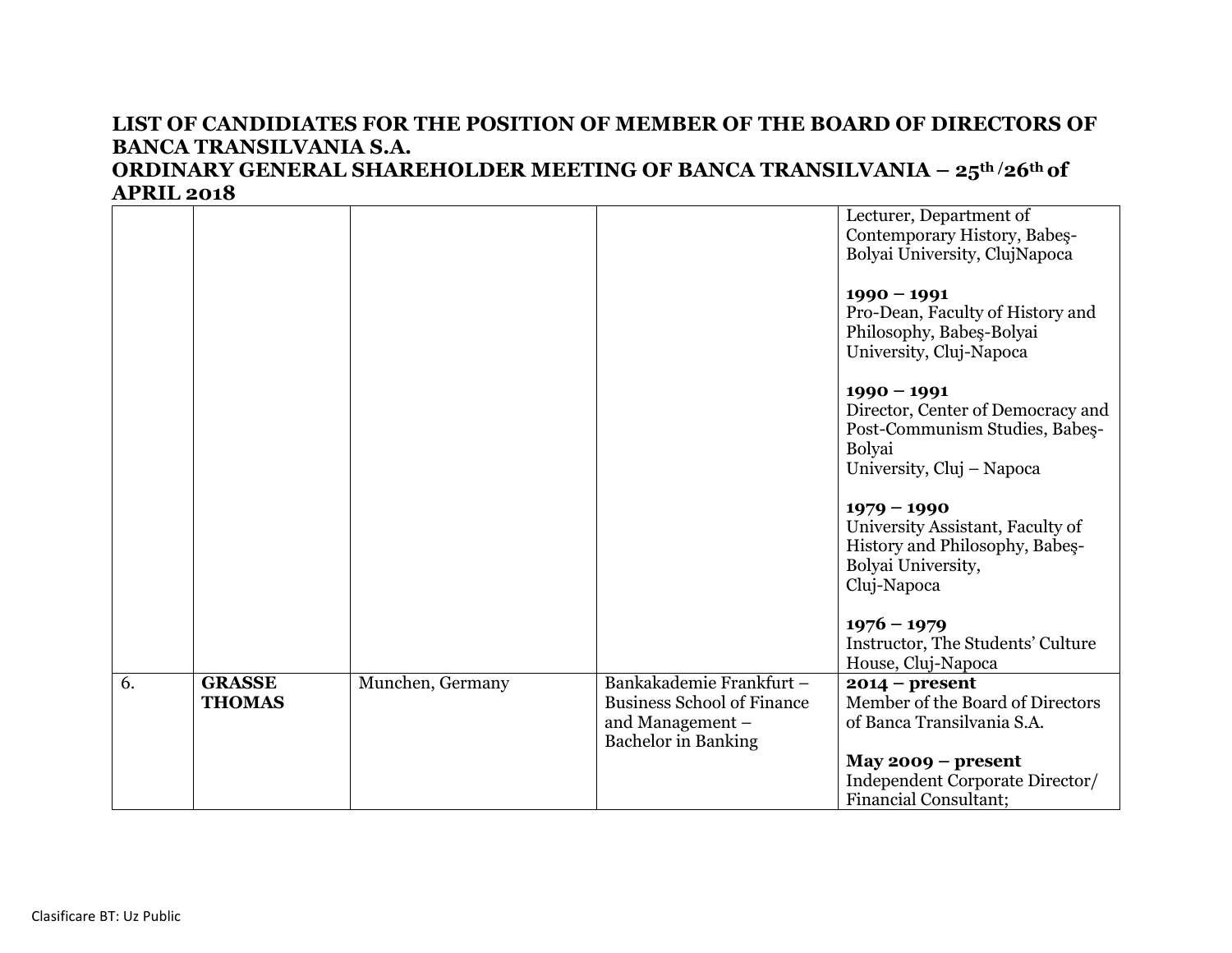|  |  | Credit Bank of Moscow – since<br>April $2014$ – member of the<br><b>Supervisory Board (EBRD</b><br>nominee), member of the Strategy<br>and Capital Markets Committee,<br>member of the Audit and Risk<br>Committee                                                                                                                         |
|--|--|--------------------------------------------------------------------------------------------------------------------------------------------------------------------------------------------------------------------------------------------------------------------------------------------------------------------------------------------|
|  |  | <b>JSC Alliance Bank, Almaty</b><br>(Kazahstan) - March 2010 -<br><b>present</b> – member of the Board<br>of Directors (independent<br>director), Chairman of the Audit,<br><b>Risks and Recovery Committee;</b><br>Chairman of the Credit<br>Committee; Member of the<br><b>Strategic Planning and Corporate</b><br>Governance Committee; |
|  |  | Banca Intesa, Moscova - April<br>2009 - April 2014<br>Member of the Board of Directors<br>(EBRD Nominee Director);<br>Member of the Executive<br>Committee                                                                                                                                                                                 |
|  |  | Specta Group, Moscova, May<br>$2012$ – present - Member of the<br><b>Advisory Board</b><br>September 2007 - December<br>2008                                                                                                                                                                                                               |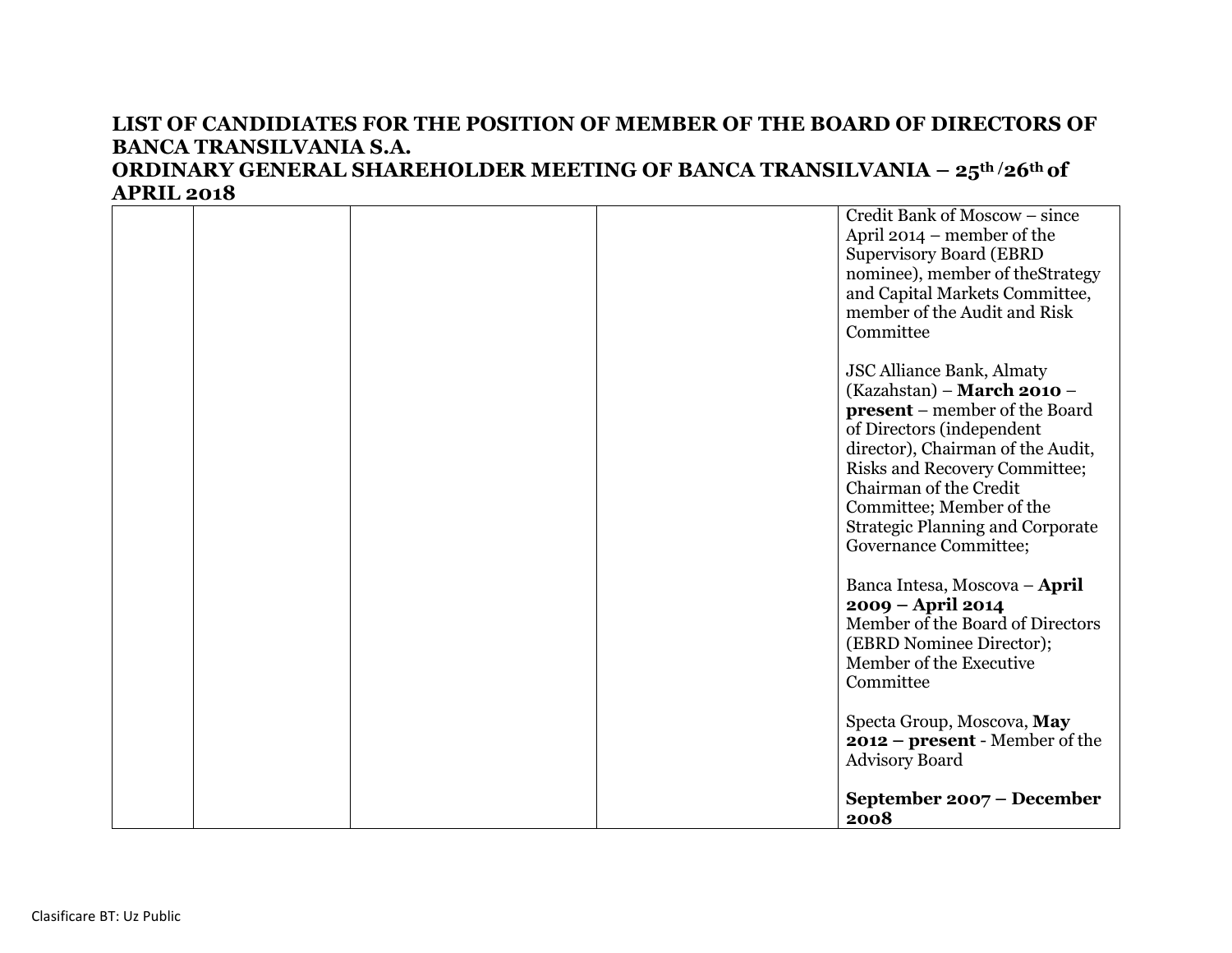|  |  | Unicredit CAIB Polonia - Member                                                                                               |
|--|--|-------------------------------------------------------------------------------------------------------------------------------|
|  |  | of the Management Board, CFO                                                                                                  |
|  |  | and COO                                                                                                                       |
|  |  | October 1998 – August 2007<br>Bayerische Hypo-und Vereinsbank<br>AG, Munchen - Head of Strategic<br>M&A Department (CEO Area) |
|  |  | October 1997 – September<br>1998<br>Hypo-Bank, Muchen Head of                                                                 |
|  |  | Corporate Holdings Department,<br>Director                                                                                    |
|  |  | May 1994 – September 1997<br>Hypo-Bank Regional Headoffice<br>Landshut/Rosenheim - Head of<br><b>Corporate Clients</b>        |
|  |  | $1984 - 1993$<br>Hypo-Bank Munchen, Germania -<br>Corporate Holdings Department,<br>Team head, Vice President                 |
|  |  | 1983<br>Hypo-Bank Munchen, Germania-<br><b>Officer Central Private Clients</b><br><b>Divisions</b>                            |
|  |  | December 1979 – May 1983                                                                                                      |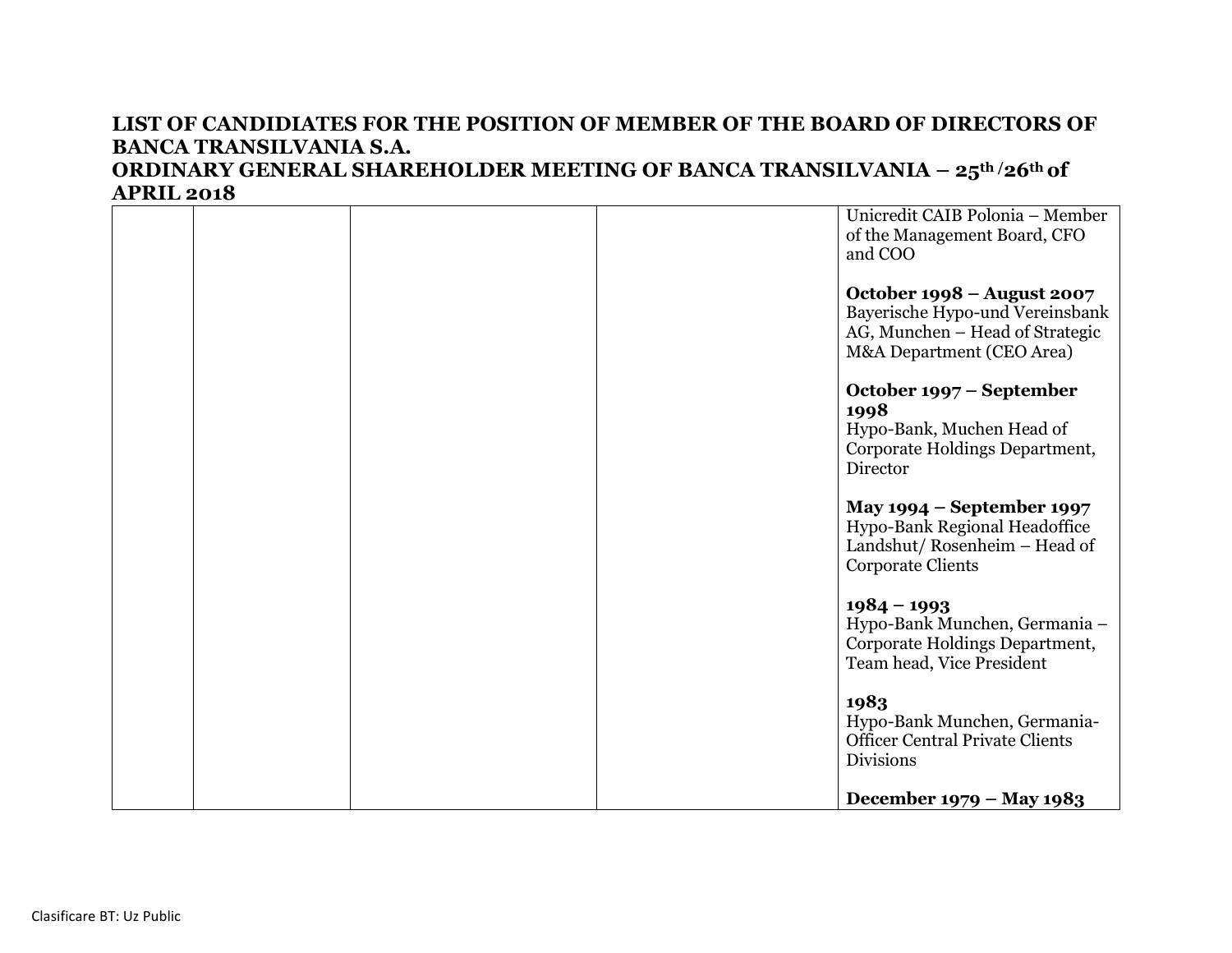|    |                                 |                |                                                                                                                  | Hypobank International SA,<br>Luxemburg - Credit Specialist,<br>International and Syndicated Loan<br>Division<br><b>March 1974 – November 1979</b><br>Hypo-Bank, Sucursala Mannheim,<br>Germania - Credit Specialist,<br><b>Relationship Manager for</b><br>Corporate and Private customers                                                                                                                                                                 |
|----|---------------------------------|----------------|------------------------------------------------------------------------------------------------------------------|-------------------------------------------------------------------------------------------------------------------------------------------------------------------------------------------------------------------------------------------------------------------------------------------------------------------------------------------------------------------------------------------------------------------------------------------------------------|
| 7. | <b>GUEORGUIEV</b><br><b>IVO</b> | United Kingdom | MSc in International<br>Business – University of<br>National and World<br>Economy<br>MBA - University of Alberta | $2014$ – present<br>Member of the Board of Directors<br>of Banca Transilvania S.A.<br>2013 - present<br><b>Private Investor</b><br>$2011 - 2012$<br>TBI Bank, Chairman of the<br><b>Supervisory Board</b><br>$2001 - 2011$<br>Managing Director and Chairman<br>of the Management Board<br><b>TBIF Financial Services BV</b><br>1999 - 2001<br>Senior Banker, Financial<br><b>Institutions Group</b><br>European Bank for Reconstruction<br>and Development |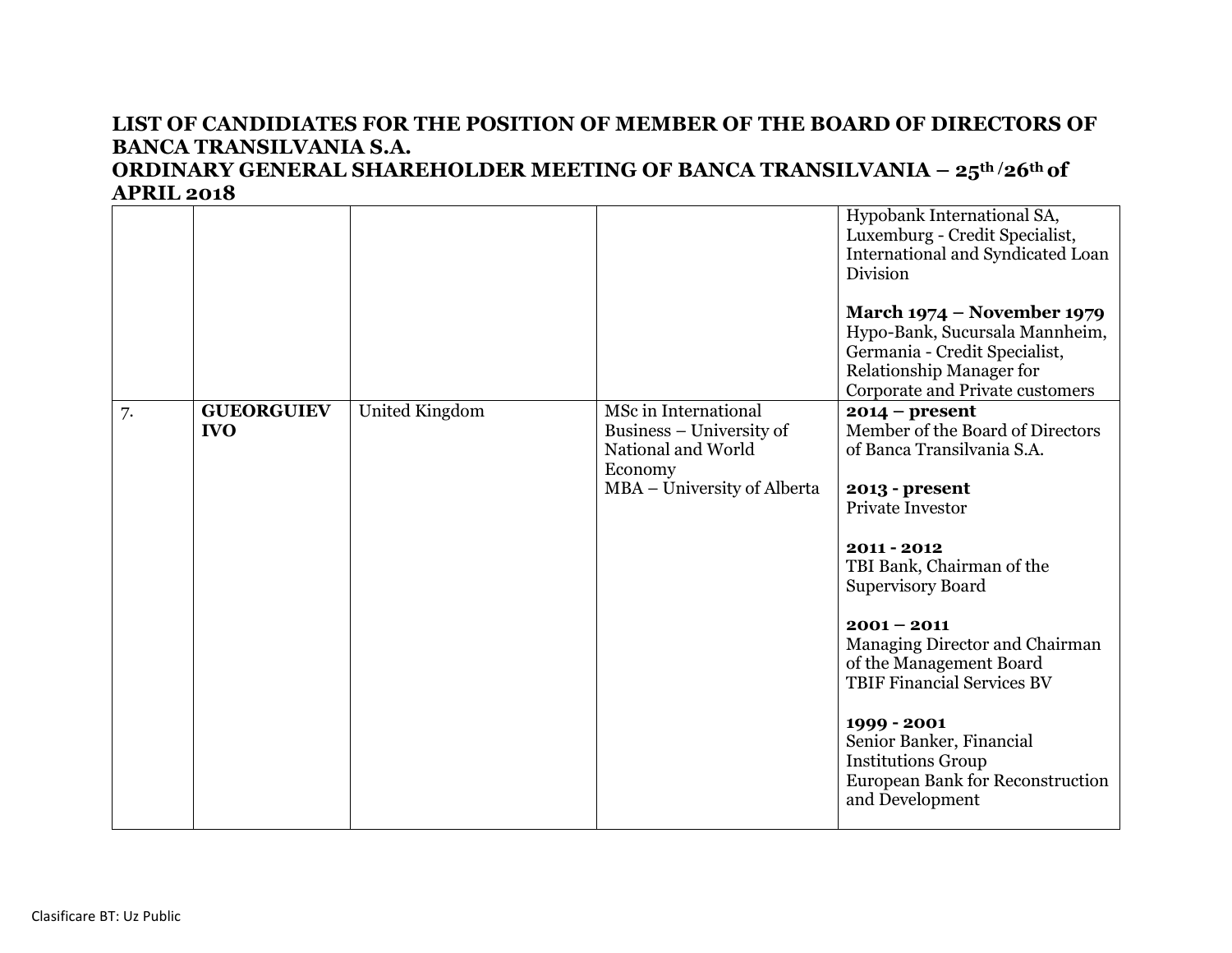## **APRIL 2018 1997 - 1998** ViceChairman, Bankas Hermis & Chief Executive Officer, Hermis Finance **1993 – 1997** Principal Banker, Baltics/Belarus Group European Bank for Reconstruction and Development **1992 - 1993**  Management Consultant VARSITY Consulting Group Edmonton, Canada Board Memberships: **2013 - prezent**  Credibul AD, Bulgaria – Member of the Board of Directors **2011 - 2012**  TBI Bank, Bulgaria – Chairman of the Supervisory Board **2002 - 2011**  TBI Leasing AD, Bulgaria – Chairman of the Board of Directors **2001 - 2011**  TBI Credit EAD, Bulgaria – Chairman of the Board of **Directors**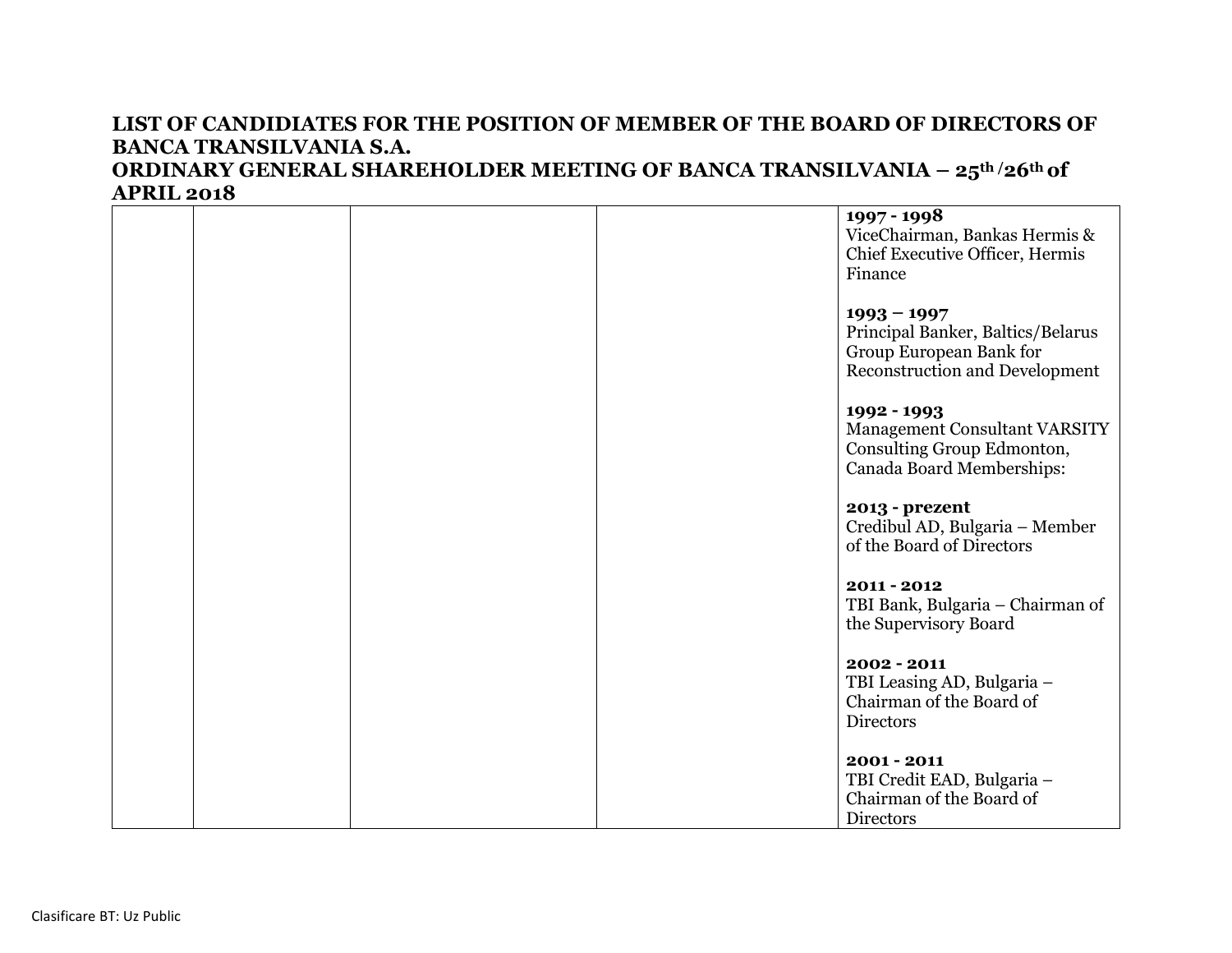# **2002 - 2011**  TBI Leasing SA, Romania – vicepresident of the Council of Administration **2003 - 2011**  TBI Credit SA, Romania – vicepresident of the Council of Administration **2002 - 2011**  TBI Invest / Asset Management, Bulgaria – Chairman of the Boards of Directors **2003 – 2011** TBIF Bulgaria – CEO and – Member of the Board of Directors **2004 - 2007**  TBI Bulgaria - Chairman of the Boards of Directors **2006 - 2011**  VABank, Ukraine – Vice Chairman of the Supervisory Board **2005 - 2007**  Arka Consumer Finance, Russia – Member of the Supervisory Board **2007 - 2011**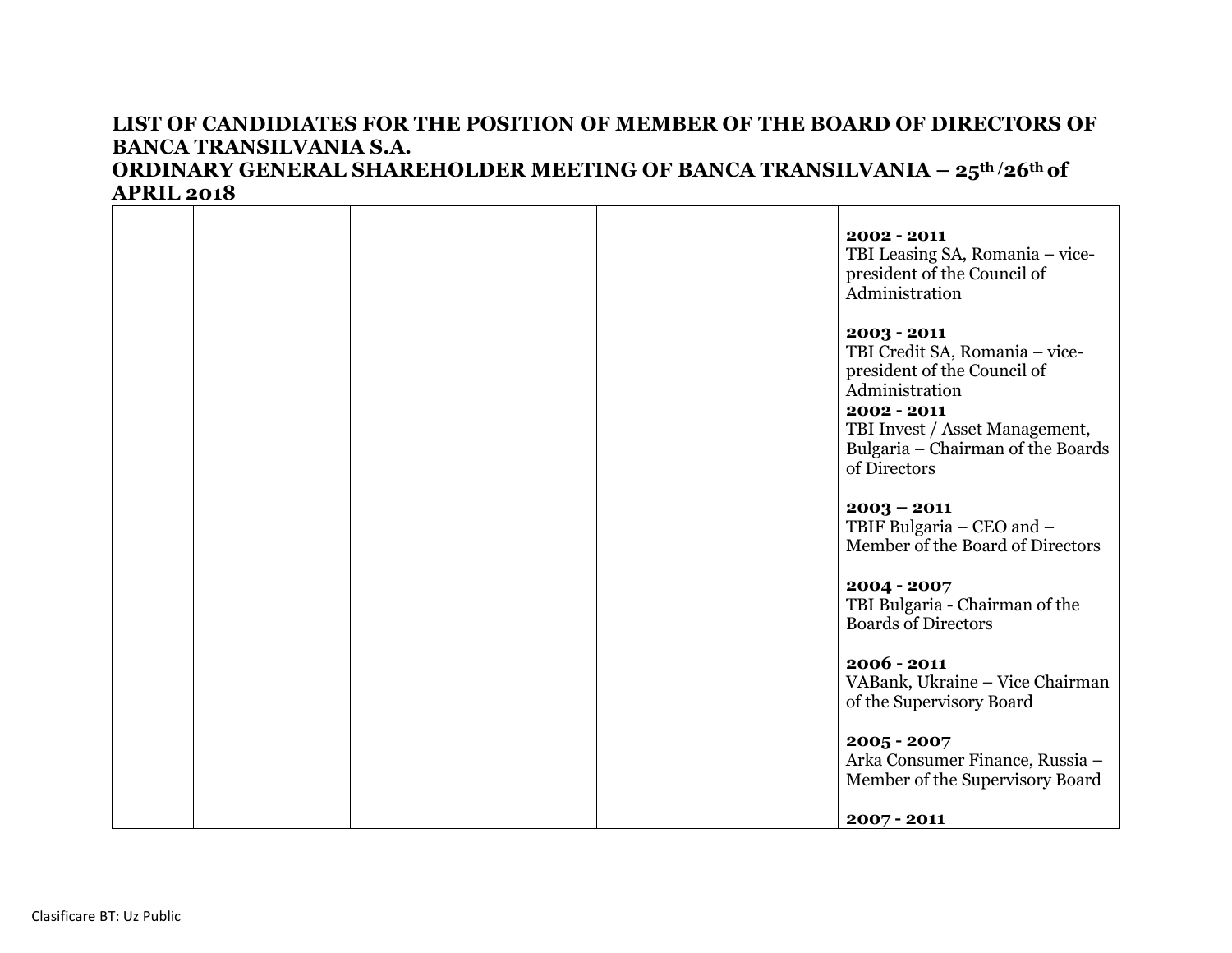# Sovcom Bank, Russia - Member of the Supervisory Board **2002 - 2008**  Sympatia Finance, Slovakia – Chairman of the Supervisory Board **2004 - 2008**  TBI Lizing doo, Serbia – Chairman of the Board of Directors **2004 - 2007**  TBI Broker doo, Serbia - Chairman of the Board of Directors **2000 - 2001**  TBI Holding Company, The Netherlands – Member of the Supervisory Board **1999 - 2001**  Pension Fund Doverie, Bulgaria - Member of the Supervisory Board **1999 - 2001** Bulgarian Insurance and Pension Holding- Member of the Board of **Directors**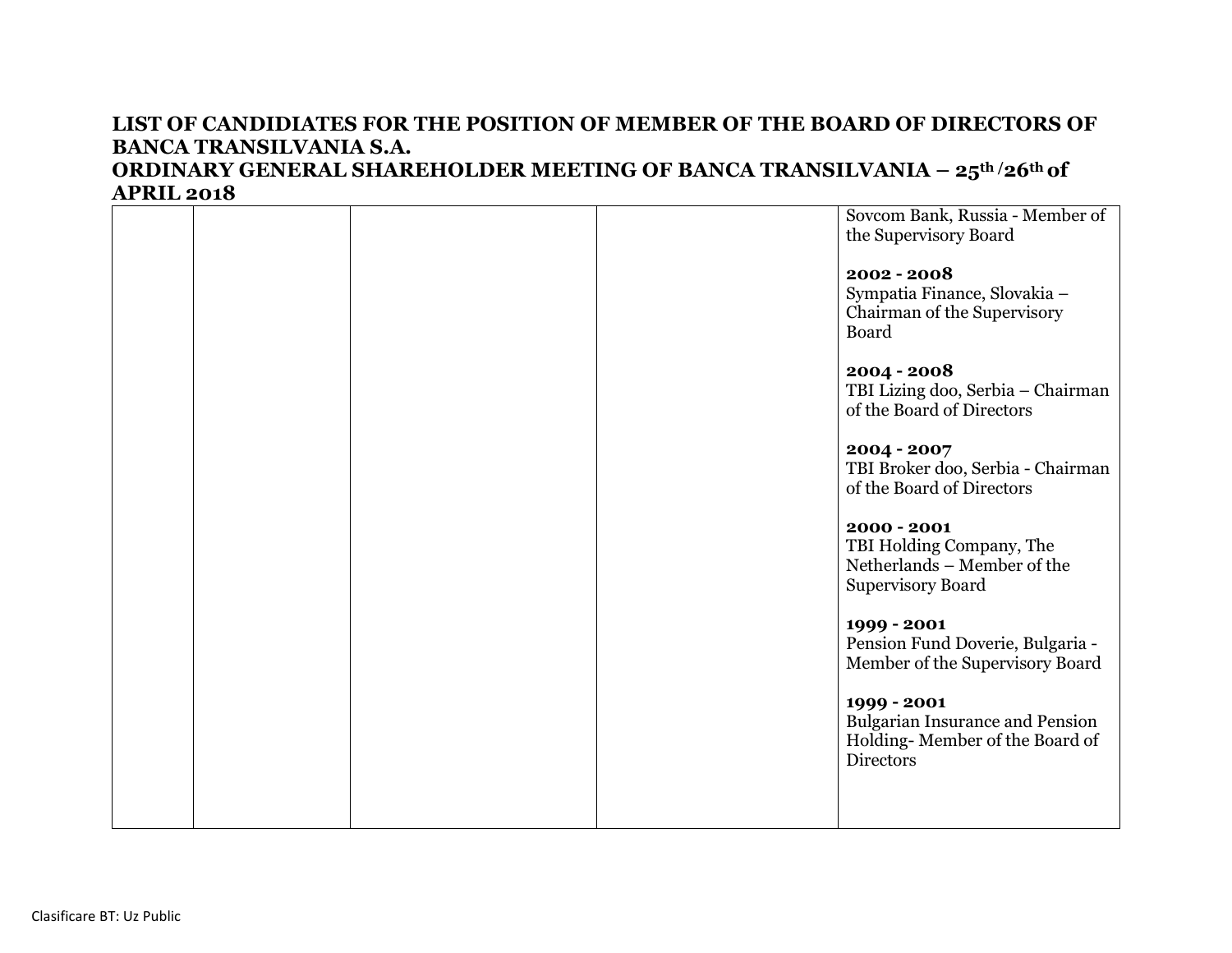|    |                                 |                |                                                   | $2000 - 2001$<br>Export & Credit Bank, Macedonia<br>- Member of the Board of<br><b>Directors</b> |
|----|---------------------------------|----------------|---------------------------------------------------|--------------------------------------------------------------------------------------------------|
|    |                                 |                |                                                   | 1997 - 2001<br><b>Baltics Small Equity Fund -</b><br>Member of the Board of Directors            |
|    |                                 |                |                                                   | 2000 - 2001<br>Energo SA, Poland - Member of<br>the Supervisory Board                            |
|    |                                 |                |                                                   | 1997 - 1999<br>Hermis Bank, Lithuania - Deputy<br>Chairman of the Management<br>Board            |
|    |                                 |                |                                                   | 1997 - 1999<br>Hermis Finance, Lithuania -<br>Chairman of the Management<br>Board                |
| 8. | <b>PETRIA</b><br><b>NICOLAE</b> | Sibiu, Romania | PhD in Economy, Lucian<br>Blaga University, Sibiu | $2017$ – present:<br>Member of the Supervisory Board<br>of SIF Transilvania S.A.                 |
|    |                                 |                |                                                   | 2010-2015<br>President of the Supervisory Board<br>Banca Comerciala Carpatica, Sibiu             |
|    |                                 |                |                                                   | 2010-present                                                                                     |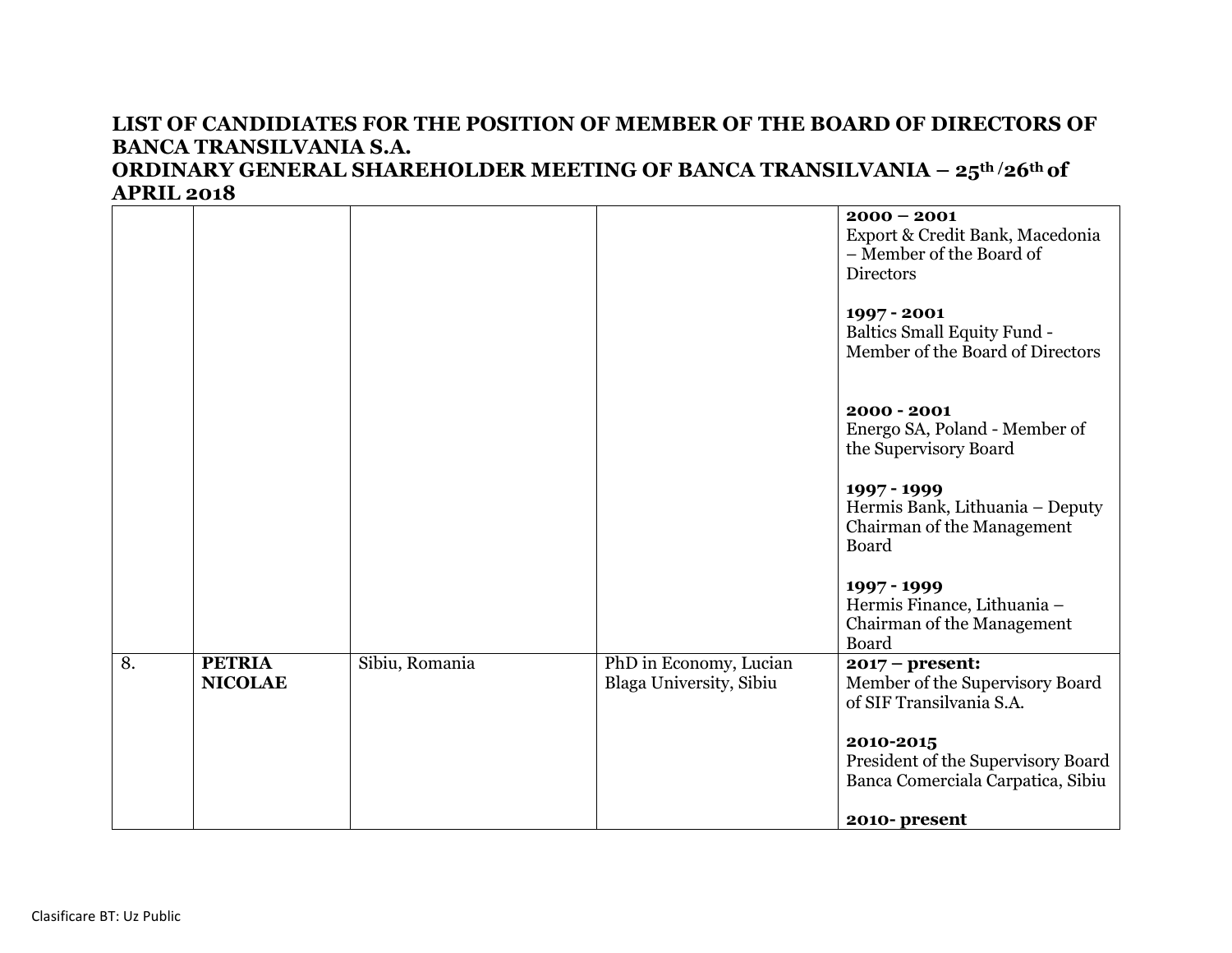|  |  | Univ. "Lucian Blaga" Sibiu<br>Vice-dean - 2012-2016<br>$Reader - 2010 - present$                                                                                                                                 |
|--|--|------------------------------------------------------------------------------------------------------------------------------------------------------------------------------------------------------------------|
|  |  | $2004 - 2010$<br>Branch Manager, Banca Tiriac,<br>HVB-Tiriac, Unicredit-Tiriac<br>Sibiu Branch                                                                                                                   |
|  |  | 2001-2004<br>Boromir Group, Moara Cibin SA<br>Sibiu<br><b>Marketing Manager</b>                                                                                                                                  |
|  |  | 1999-2001<br>Banca Comerciala Carpatica Sibiu<br>President                                                                                                                                                       |
|  |  | 1988-1999<br>National Bank of Romania -<br>Regional Branch Sibiu<br>Deputy Manager 1990-1999<br>Head of Officer - Loans for Heavy<br>Machinery Industry Department -<br>1990<br>Main Inspector - Loans for Heavy |
|  |  | Machinery Industry Department -<br>1988-1990<br>1977 - 1988<br>Intreprinderea de Piese Auto Sibiu                                                                                                                |